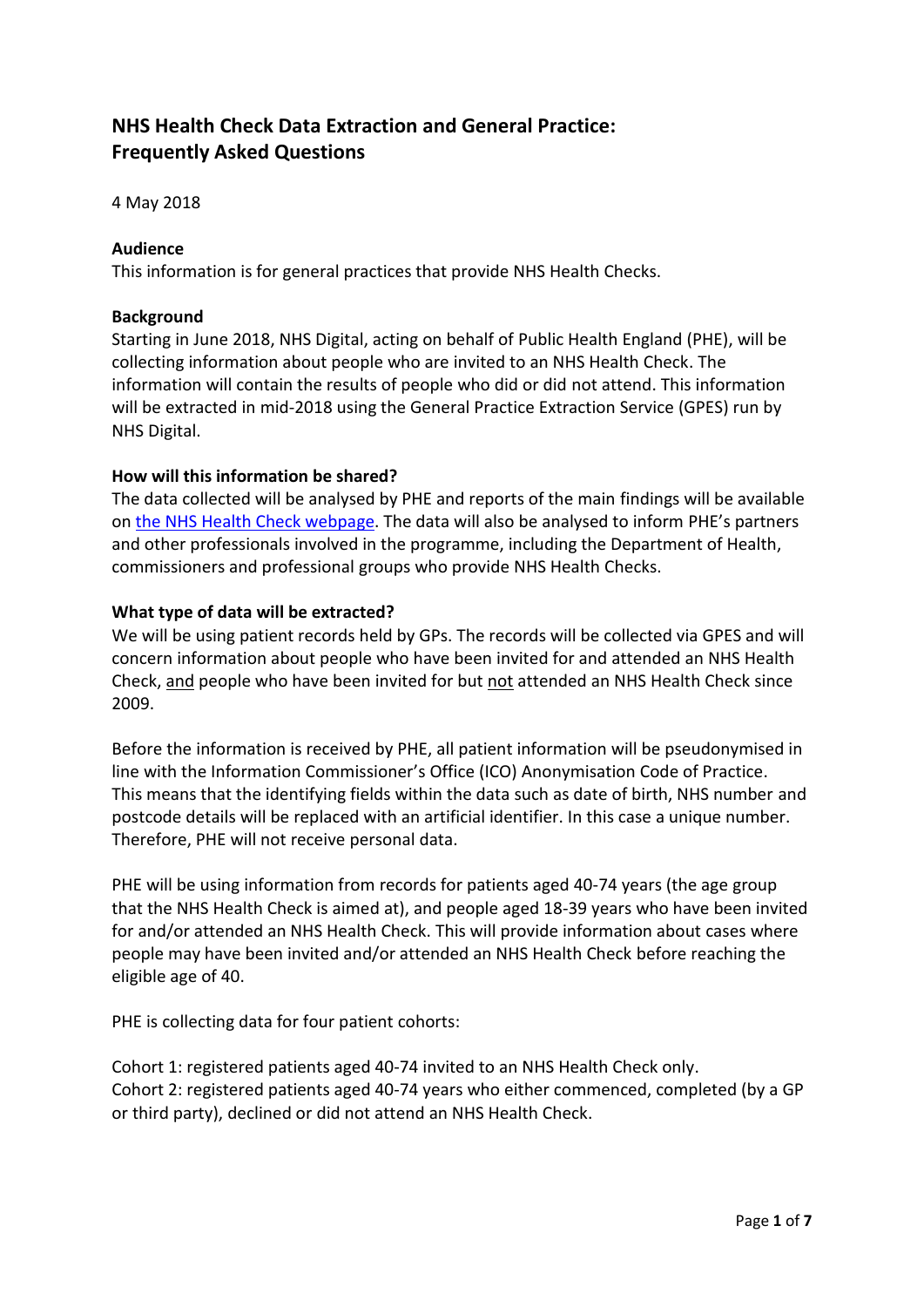Cohort 3: registered patients aged 40-74 years for whom an NHS Health Check was inappropriate.

Cohort 4: registered patients aged 18-39 years who have either been invited for an NHS Health Check and/or completed an NHS Health Check.

Each patient will be included in one of these four cohorts according to the information in their medical record.

A unique number will be created for each patient. This means that each patient will have a pseudonymised ID which PHE can use to analyse information instead of their personal details. Therefore, any data used by PHE will be pseudonymised.

NHS Digital will collect the following information for each patient:

- NHS number (this information will not be passed on to PHE)
- date of birth (this information will not be passed on to PHE), though age at time of the extract will)
- postcode (this information will not be passed on to PHE)
- gender
- patient active status
- general practice code
- date patient registered with the general practice
- date of death (if applicable) (this information will not be passed on to PHE)
- ethnicity
- first language (and whether an interpreter was needed)
- country of birth
- carer status
- diagnoses for disabilities: such as learning disability, serious mental illness, blindness, severe deafness

NHS Digital will extract information from GPES that relates to the risk factors and health conditions that the NHS Health Check programme seeks to manage, prevent or diagnose:

- smoking status
- family history of coronary heart disease
- body mass index (BMI) score
- cholesterol level
- blood pressure
- physical activity levels
- risk of cardiovascular disease
- alcohol use
- tests for cardiovascular disease risk factors
- cardiovascular disease diagnoses
- information on the advice or other information provided to the patient such as advice around diet
- information on any medication prescribed for cardiovascular disease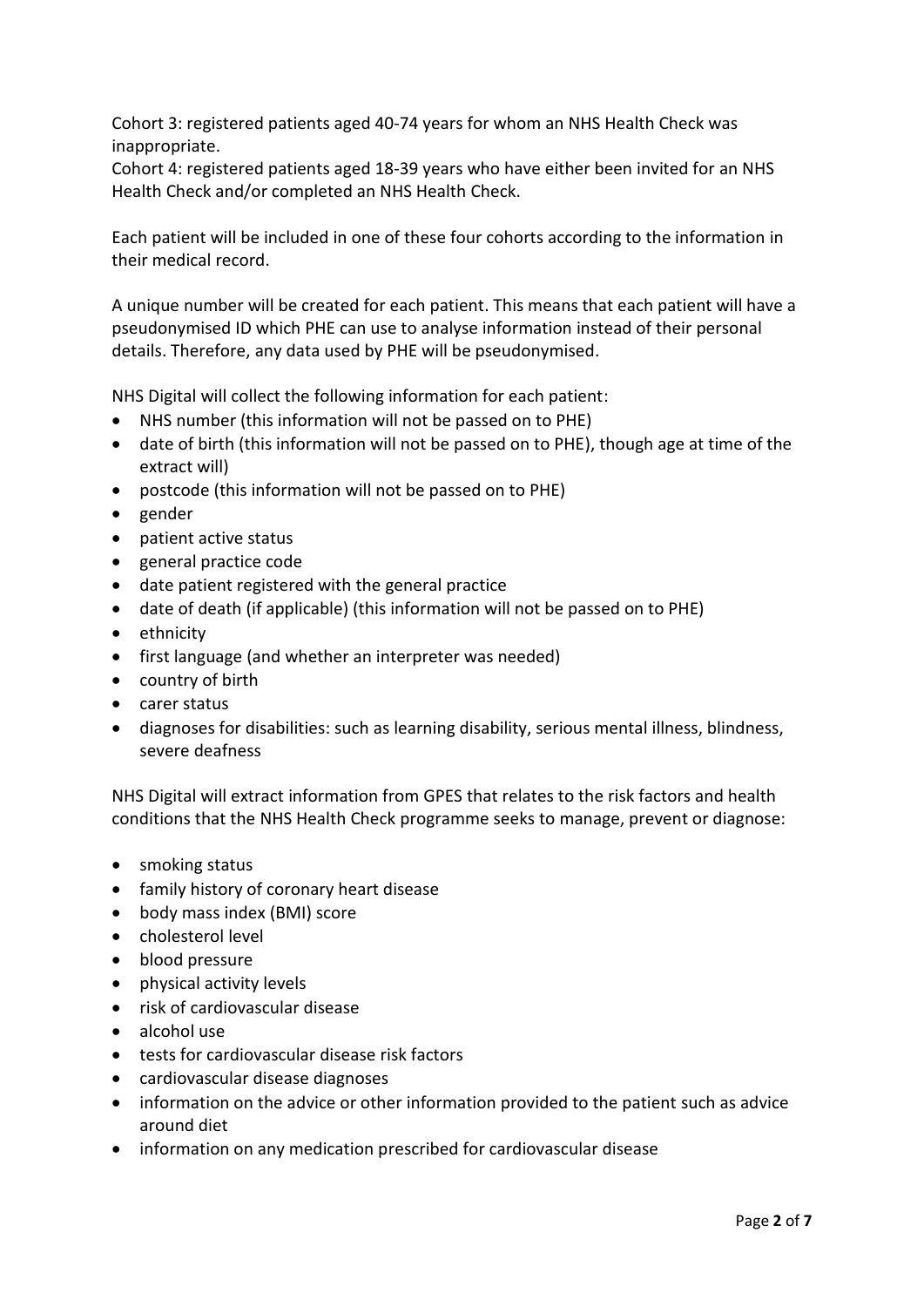information on referrals made to a range of lifestyle intervention/ programmes following a NHS Health Check

## **Who is collecting the data and how is it collected?**

The General Practice Extraction Service (GPES) at NHS Digital will extract the data from general practice (GP) patient records. NHS Digital will pseudonymise the information prior to providing it to PHE.

## **Why is this information being collected?**

PHE wants to use the information collected in order to monitor access to the NHS Health Check programme for people living in a geographical area, as well as the number of people in different communities who are attending an NHS Health Check when they are invited. It will also help to measure how well the programme is being run across England and whether it is having an impact on the health of local people.

To date, this information has not been collected on a national scale.

The data will also be analysed to inform our partners and other professionals involved in the programme, including the Department of Health and Social Care, commissioners and professional groups who provide NHS Health Checks.

If any statistics or reports using this data are published, PHE will observe Government [standards](https://gss.civilservice.gov.uk/statistics/methodology-2/statistical-disclosure-control/) that ensure that individuals cannot be identified from published data. In addition, GP practices will not be identifiable in reports published by PHE.

## **What does this extract mean for the local authority quarterly returns of data on offers and uptake?**

Local authorities will still need to submit quarterly data returns on offers and uptake for the NHS Health Check, as this is still a statutory requirement, and will remain the only method to obtain timely information on programme quarterly activity.

## **How will the data be used?**

- to provide information on how the NHS Health Check programme is performing
- to show how the programme is performing in different areas of England
- to highlight opportunities for improvement in how the NHS Health Check programme is delivered
- in the future, PHE plans to use this data to track how the NHS Health Check programme has made a difference to the long-term health of patients

The data collected will not be used by PHE to measure/monitor local authorities against the prescribed functions as per the terms of the public health grant.

## **What happens to the data prior to being sent to PHE?**

All confidential personal information such as NHS number, date of birth and postcode will be removed, and a unique ID will be created. PHE will not receive any personal information.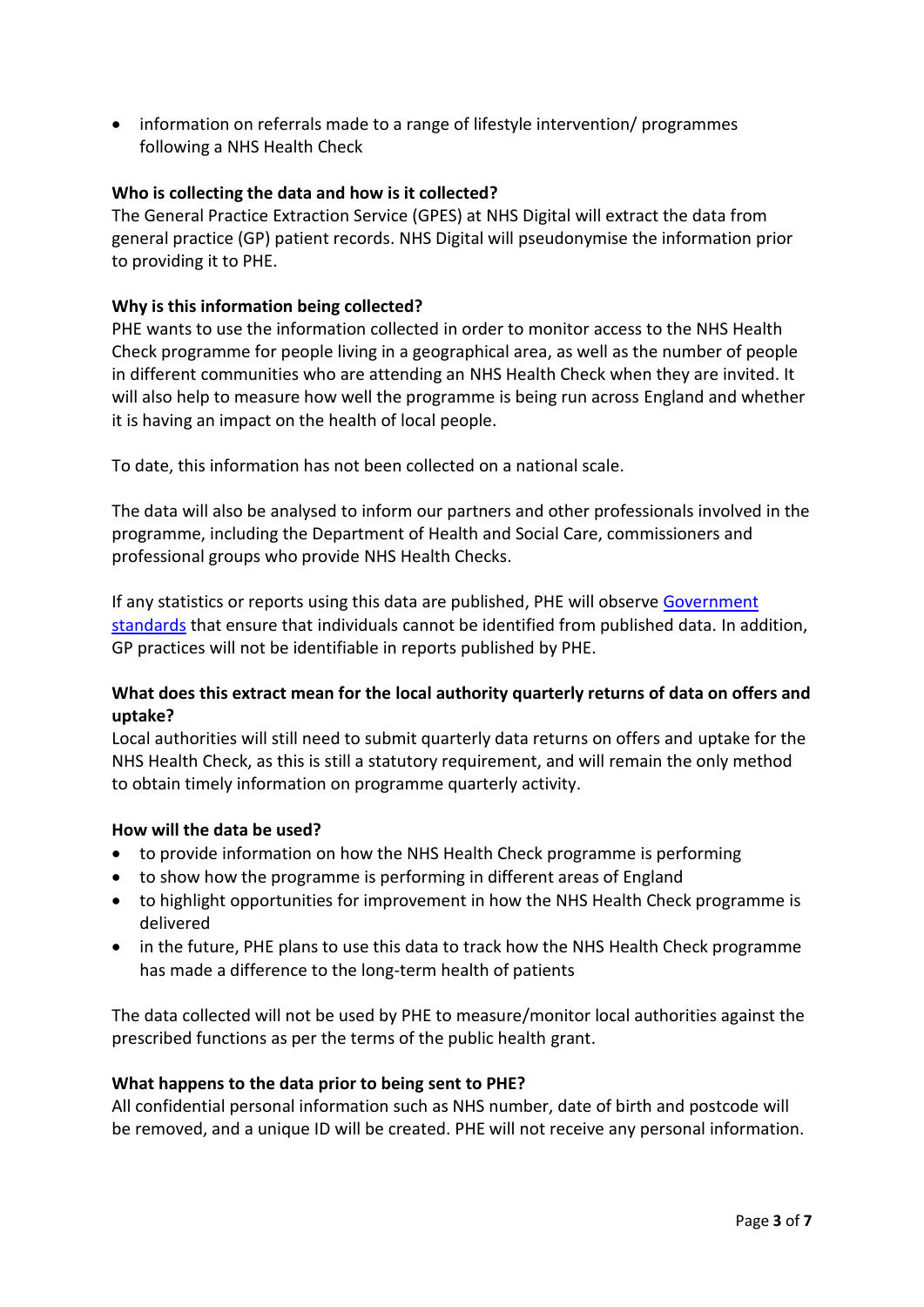In order to allow PHE to track how the NHS Health Check programme has impacted the long-term health of patients, at a later stage PHE might seek to link the information we are collecting with other information such as hospital records. To allow linkage at a later stage NHS Digital will keep a copy of the patient identifiers. It is anticipated that the linkage, subject to approval, would be done by NHS Digital, using the unique ID to link records.

## **Who will the data be shared with?**

No individual patient information will be shared or made publicly available. PHE will share its findings with local authorities and these will also be publically available. These findings will be aggregated in accordance with PHE standard for Statistical Disclosure Control to ensure that individuals cannot be identified from any published data. Individual GP practices will not be identifiable.

## **How will this affect the patients concerned?**

There will be no impact on patients from sharing the data, as no one can be identified from the information shown in our reports.

## **What if patients do not want their data to be collected?**

If patients do not wish their data to be collected, they can contact their GP to register a Type 1 opt-out. This is an objection that prevents an individual's personal confidential information from being shared outside of their general practice except when it is being used for the purposes of direct care, or in particular circumstances required by law, such as a public health emergency like an outbreak of a pandemic disease.

NHS Digital will uphold Type 1 opt-outs in collecting these data from general practices (that is: any patients who have registered a Type 1 opt-out prior to the point in time at which this data collection takes place will not be included in this data collection).

A Type 2 opt-out is an objection that prevents an individual's personal confidential information from being shared outside of NHS Digital, except when it is being used for the purposes of direct care. Type 2 opt-outs do not apply to this data collection as no personal data will leave NHS Digital.

Read more about [personal information choices](https://digital.nhs.uk/article/404/Your-personal-information-choices) online.

## **Who agreed to the extract taking place?**

This data collection has been subject to extensive consultation as part of the Standardisation Committee for Care Information (SCCI) governance process. An initial SCCI targeted consultation took place between 24 October 2016 and 7 November 2016.

The Joint General Practitioners Committee (GPC) and Royal College of General Practitioners IT subcommittee (also referred to as the Joint GP IT Committee) were chosen as the appropriate group to consult with on this data collection as they have representation from both the British Medical Association (BMA) and the RCGP. The Joint GP IT Committee is part of the BMA GPC, which is the only body that represents all GPs in the UK.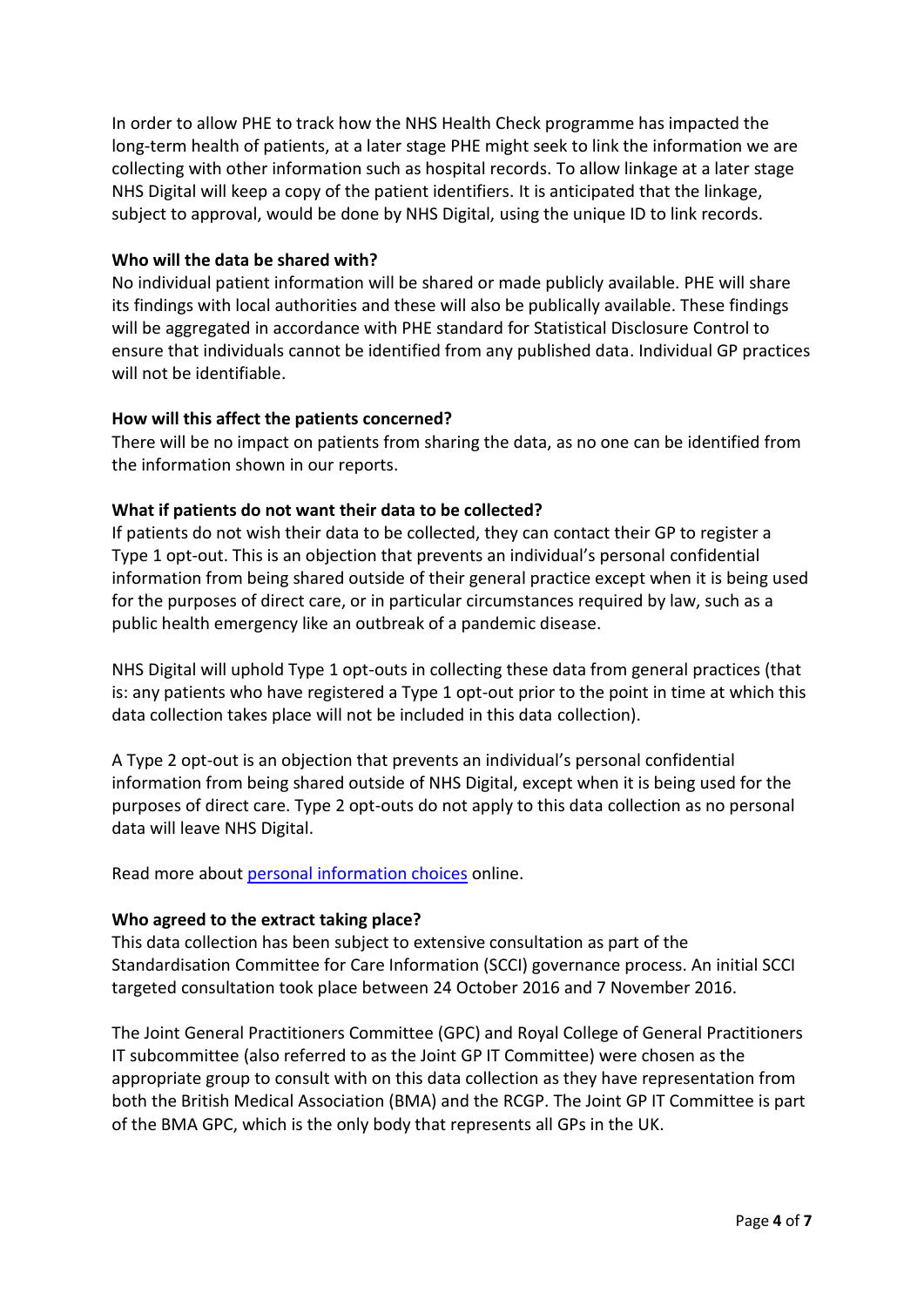From 1 April 2017 the Data Coordination Board (DCB) took over responsibility for the approval of standards from the SCCI, DCB is a sub-group of the Digital Delivery Board.

# **What is the legal basis for the data extract happening?**

The legal basis for the data extract is the Secretary of State Direction. The Direction instructs NHS Digital with the *legal requirement* to carry out the extract.

## **How will GPs know that the extract is taking place?**

GPs will be informed that the extract is taking place via the Data Provision Notice (DPN) and the Privacy Notice. These will be issued at the same time to general practices, at least six weeks before the extraction takes place.

## **What is the Data Provision Notice (DPN?)**

The DPN is used by NHS Digital when it is using its statutory power to collect data-in the case of this extract, as stipulated in the Direction. The DPN provides information to providers about the data extraction, including its purpose and benefits, as well as information governance and legal considerations.

## **What is the Privacy Notice?**

The Privacy Notice serves two purposes:

- 1. It ensures that NHS Digital meets its legal duty in line with the Data Protection Act 1998/Data Protection regulations. NHS Digital, as Data Controller of the personal data that are collected, must issue a Privacy Notice to clearly set out how, and why it is using patients' personal data, as well as what personal data are being used.
- 2. It supports general practices in meeting their legal duty in line with the Data Protection Act 1998/Data Protection regulations.

As Data Controller of their patients' personal data, general practices have a legal duty to provide patients with fair processing information. To meet their legal fair processing duty for this data collection, general practices are required to:

- inform their patients how their personal data will be used
- reassure their patients that their personal data will remain safe and confidential and will be used only for its intended purpose
- allow patients to opt-out of sharing their personal data should they choose to do so.

The information included in the Privacy Notice allows general practices to meet their fair processing duties.

# **What if my local authority is collecting and analysing data in some other way?**

Local authorities should still collect and analyse data locally if they need access to timely information on their local programme activity.

## **What will the burden of the data extract be on general practice?**

This will be minimal. Essentially, general practices will be asked for their consent to the data leaving their practices, using GPES. There is no new data recording burden on general practice as a result of this extract.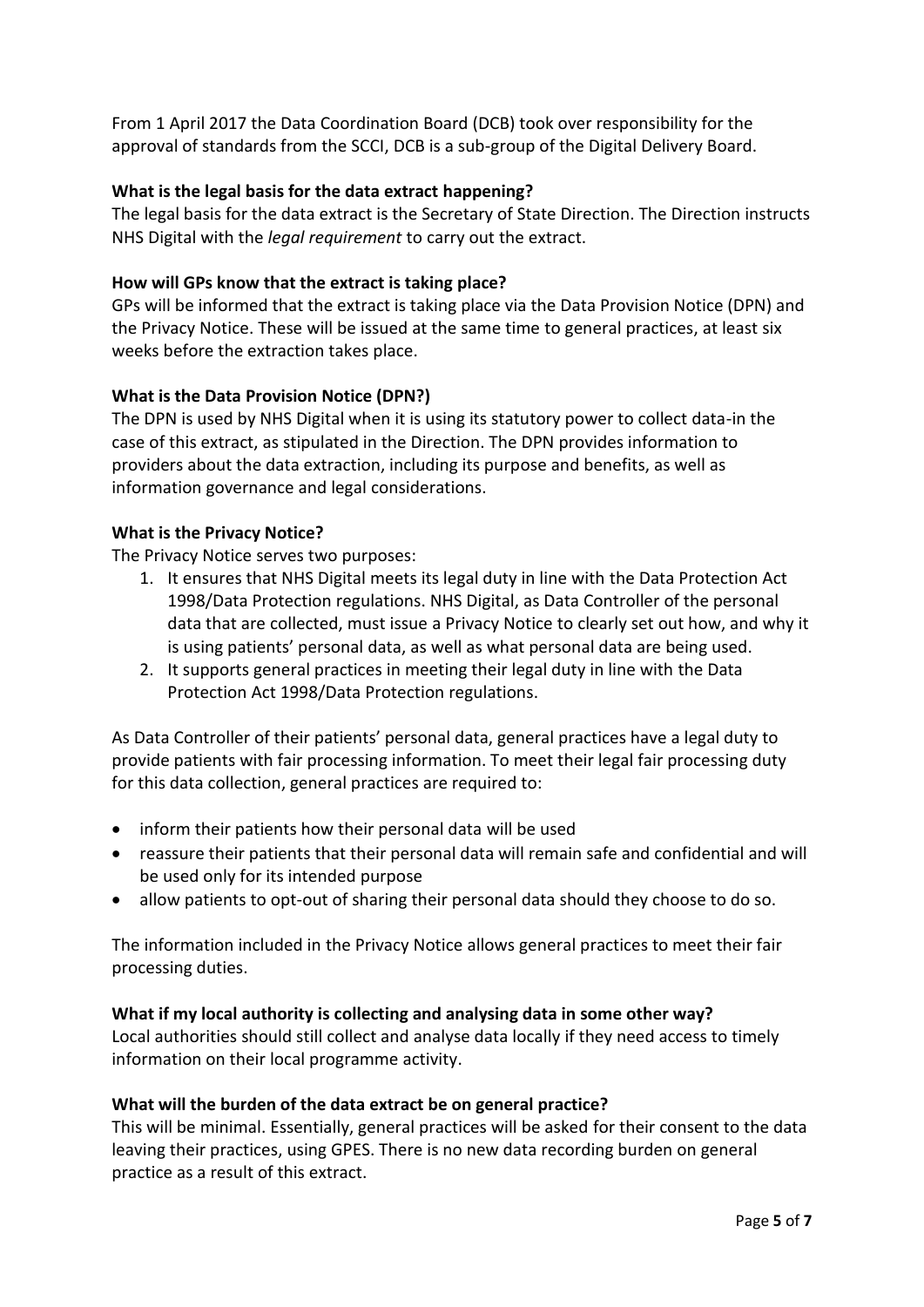# **Does general practice usually participate in data extracts?**

Yes. Usually 98-99% of practices participate in data extracts when a Secretary of State Direction forms the legal basis for the extract.

## **Are GPs involved in this data extract process?**

Yes. The Royal College of General Practitioners (RCGP) and the British Medical Association (BMA) both provided consultation responses to earlier drafts of the data extract specifications, and this shaped the final version of the extract. Both the RCGP and the BMA are members of the Data Extraction Advisory Committee (DEAC) for this data extraction. The role of DEAC is to guide how the data extract will be used for the purpose of monitoring the reach, implementation and impact of the NHS Health Check programme.

## **Will this data extract happen again?**

At this point, the DCB has given consent for the data extract to take place until 30 June 2018. After this date, further data extract requests would be subject to further review and assurance processes before another extract could take place.

## **Will the extract be only collecting data from general practice?**

Yes. However, the data extract will include codes that indicate a third party (non-GP) provider of the NHS Health Check. These will be instances in which the NHS Health Check has been recorded in the general practice record as being invited for/commenced/ completed/did not attend NHS Health Check with a third party provider.

## **Can general practice see the Read codes/data item descriptions being extracted?**

Yes. The Read codes/data item descriptions are available on the NHS Digital website, alongside the other published information on the data extract.

## **Do these codes form a new national data set or data standard for the NHS Health Check?**

No. At this stage, no new national data set or data standard has been agreed for the NHS Health Check. The list of codes used for the extract was built to ensure all possible information on specific data item was captured. We will extract data dating back several years: some of the codes listed might have been appropriate in the past but not be the best codes to use anymore.

## **Is there any information for patients?**

Yes. PHE has developed a patient information notice for patients. This is also posted on the NHS Health Check website. GPs can use that patient information notice or create their own. There is also an easy read version of the patient information notice, also available on the NHS Health Check website.

## **Further information**

For further information, please see:

- Patient information notice: NHS Health Check Data Extraction
- Patient information notice: NHS Health Check Data Extraction (Easy read version)